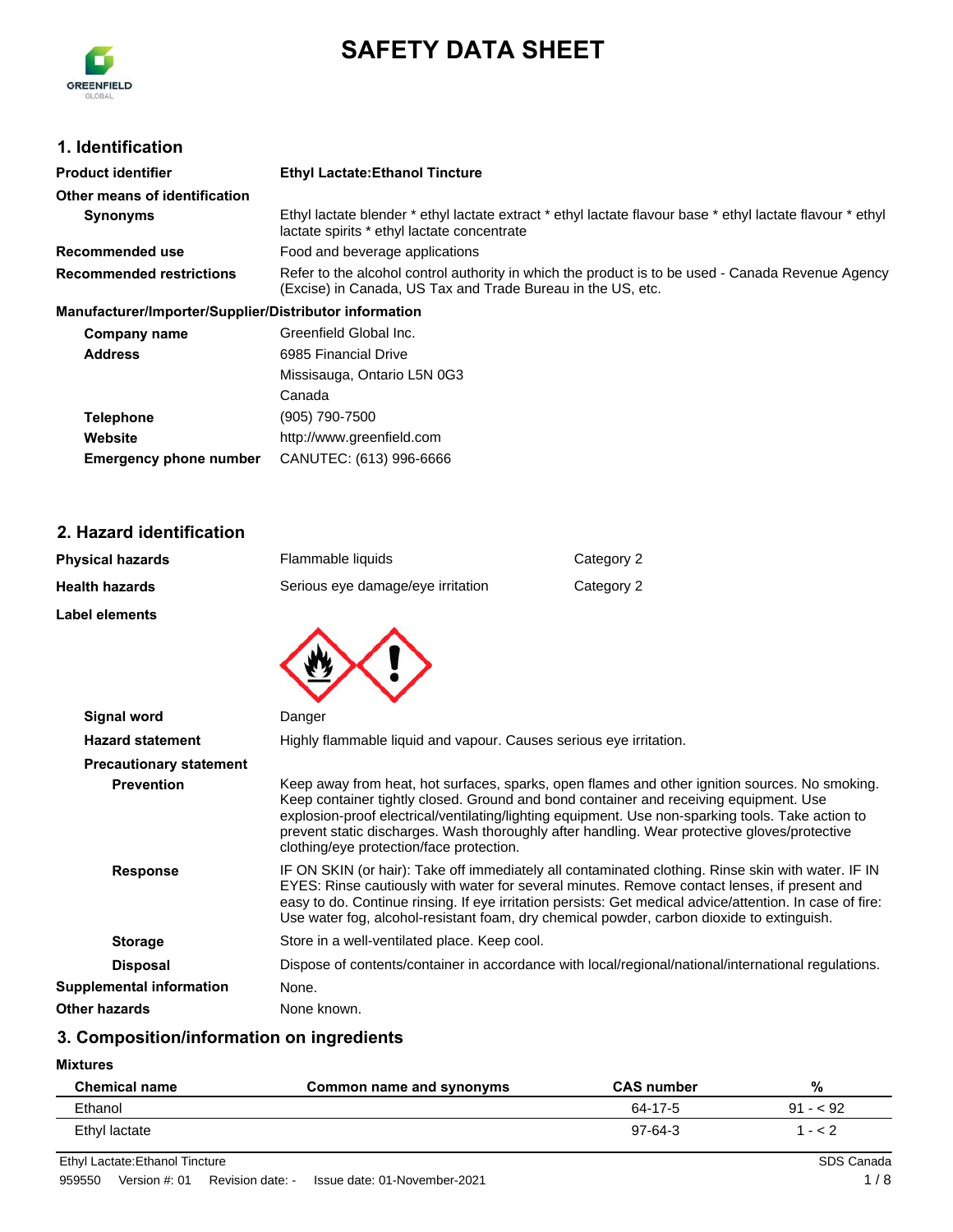| <b>Chemical name</b> | <b>CAS number</b> | %    |
|----------------------|-------------------|------|
| Water<br>.           | 7732-18-5         | 7.08 |

All concentrations are in percent by weight unless ingredient is a gas. Gas concentrations are in percent by volume.

| 4. First-aid measures                                                        |                                                                                                                                                                                                                                                                                                                      |
|------------------------------------------------------------------------------|----------------------------------------------------------------------------------------------------------------------------------------------------------------------------------------------------------------------------------------------------------------------------------------------------------------------|
| <b>Inhalation</b>                                                            | Move to fresh air. Call a physician if symptoms develop or persist.                                                                                                                                                                                                                                                  |
| <b>Skin contact</b>                                                          | Take off immediately all contaminated clothing. Rinse skin with water/shower. Get medical<br>attention if irritation develops and persists.                                                                                                                                                                          |
| Eye contact                                                                  | Immediately flush eyes with plenty of water for at least 15 minutes. Remove contact lenses, if<br>present and easy to do. Continue rinsing. Get medical attention if irritation develops and persists.                                                                                                               |
| Ingestion                                                                    | Rinse mouth. Get medical attention if symptoms occur.                                                                                                                                                                                                                                                                |
| <b>Most important</b><br>symptoms/effects, acute and<br>delayed              | Headache. Severe eye irritation. Symptoms may include stinging, tearing, redness, swelling, and<br>blurred vision. Coughing.                                                                                                                                                                                         |
| Indication of immediate<br>medical attention and special<br>treatment needed | Provide general supportive measures and treat symptomatically. Thermal burns: Flush with water<br>immediately. While flushing, remove clothes which do not adhere to affected area. Call an<br>ambulance. Continue flushing during transport to hospital. Keep victim under observation.<br>Symptoms may be delayed. |
| <b>General information</b>                                                   | Take off all contaminated clothing immediately. Ensure that medical personnel are aware of the<br>material(s) involved, and take precautions to protect themselves. Wash contaminated clothing<br>before reuse.                                                                                                      |
| 5. Fire-fighting measures                                                    |                                                                                                                                                                                                                                                                                                                      |
| Suitable extinguishing media                                                 | Water fog. Alcohol resistant foam. Dry chemical powder. Carbon dioxide (CO2).                                                                                                                                                                                                                                        |
| Unsuitable extinguishing<br>media                                            | Do not use water jet as an extinguisher, as this will spread the fire.                                                                                                                                                                                                                                               |
| Specific hazards arising from<br>the chemical                                | Vapours may form explosive mixtures with air. Vapours may travel considerable distance to a<br>source of ignition and flash back. During fire, gases hazardous to health may be formed.<br>Combustion products may include: Carbon oxides.                                                                           |
| Special protective equipment<br>and precautions for firefighters             | Self-contained breathing apparatus and full protective clothing must be worn in case of fire.                                                                                                                                                                                                                        |
| <b>Fire fighting</b><br>equipment/instructions                               | In case of fire and/or explosion do not breathe fumes. Move containers from fire area if you can do<br>so without risk.                                                                                                                                                                                              |
| <b>Specific methods</b>                                                      | Use standard firefighting procedures and consider the hazards of other involved materials.                                                                                                                                                                                                                           |
| <b>General fire hazards</b>                                                  | Highly flammable liquid and vapour.                                                                                                                                                                                                                                                                                  |
| 6. Accidental release measures                                               |                                                                                                                                                                                                                                                                                                                      |
| Dareanal procautione                                                         | Keep uppecessary personnel away. Keep people away from and upwind of spill/leak. Fliminate all                                                                                                                                                                                                                       |

| <b>Personal precautions,</b><br>protective equipment and<br>emergency procedures | Keep unnecessary personnel away. Keep people away from and upwind of spill/leak. Eliminate all<br>ignition sources (no smoking, flares, sparks, or flames in immediate area). Wear appropriate<br>protective equipment and clothing during clean-up. Do not touch damaged containers or spilled<br>material unless wearing appropriate protective clothing. Ventilate closed spaces before entering<br>them. Local authorities should be advised if significant spillages cannot be contained. For personal<br>protection, see section 8 of the SDS. |
|----------------------------------------------------------------------------------|------------------------------------------------------------------------------------------------------------------------------------------------------------------------------------------------------------------------------------------------------------------------------------------------------------------------------------------------------------------------------------------------------------------------------------------------------------------------------------------------------------------------------------------------------|
| <b>Methods and materials for</b><br>containment and cleaning up                  | Eliminate all ignition sources (no smoking, flares, sparks, or flames in immediate area). Keep<br>combustibles (wood, paper, oil etc) away from spilled material. Take precautionary measures<br>against static discharge. Use only non-sparking tools.                                                                                                                                                                                                                                                                                              |
|                                                                                  | Large Spills: Stop the flow of material, if this is without risk. Dike the spilled material, where this is<br>possible. Use a non-combustible material like vermiculite, sand or earth to soak up the product<br>and place into a container for later disposal. Following product recovery, flush area with water.                                                                                                                                                                                                                                   |
|                                                                                  | Small Spills: Absorb with earth, sand or other non-combustible material and transfer to containers<br>for later disposal. Clean surface thoroughly to remove residual contamination.                                                                                                                                                                                                                                                                                                                                                                 |
| <b>Environmental precautions</b>                                                 | Never return spills to original containers for re-use. For waste disposal, see section 13 of the SDS.<br>Avoid discharge into drains, water courses or onto the ground.                                                                                                                                                                                                                                                                                                                                                                              |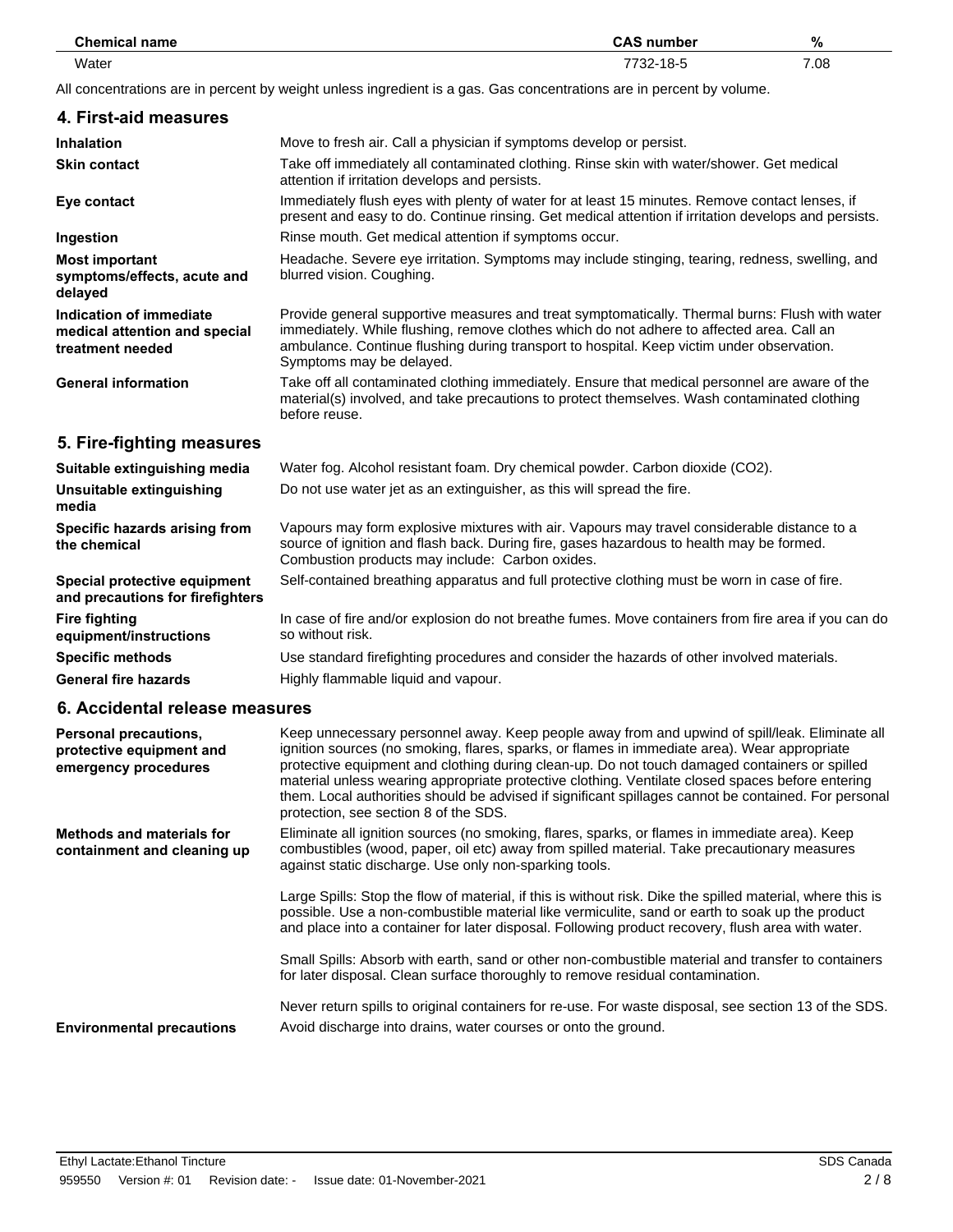## **7. Handling and storage**

| <b>Precautions for safe handling</b>                            | Do not handle, store or open near an open flame, sources of heat or sources of ignition. Protect<br>material from direct sunlight. When using do not smoke. Explosion-proof general and local exhaust<br>ventilation. Take precautionary measures against static discharges. All equipment used when<br>handling the product must be grounded. Use non-sparking tools and explosion-proof equipment.<br>Avoid contact with eyes. Avoid prolonged exposure. Wear appropriate personal protective<br>equipment. Avoid release to the environment. Observe good industrial hygiene practices. |
|-----------------------------------------------------------------|--------------------------------------------------------------------------------------------------------------------------------------------------------------------------------------------------------------------------------------------------------------------------------------------------------------------------------------------------------------------------------------------------------------------------------------------------------------------------------------------------------------------------------------------------------------------------------------------|
| Conditions for safe storage,<br>including any incompatibilities | Keep away from heat, sparks and open flame. Prevent electrostatic charge build-up by using<br>common bonding and grounding techniques. Store in a cool, dry place out of direct sunlight. Store<br>in tightly closed container. Store in a well-ventilated place. Keep in an area equipped with<br>sprinklers. Store away from incompatible materials (see section 10 of the SDS).                                                                                                                                                                                                         |

#### **8. Exposure controls/personal protection**

| <b>Occupational exposure limits</b>                          |                                                                                                                                                                                                                                                                                                                                                                                                                                                                         |                                                                                                                                                                                           |
|--------------------------------------------------------------|-------------------------------------------------------------------------------------------------------------------------------------------------------------------------------------------------------------------------------------------------------------------------------------------------------------------------------------------------------------------------------------------------------------------------------------------------------------------------|-------------------------------------------------------------------------------------------------------------------------------------------------------------------------------------------|
| <b>US. ACGIH Threshold Limit Values</b><br><b>Components</b> | <b>Type</b>                                                                                                                                                                                                                                                                                                                                                                                                                                                             | <b>Value</b>                                                                                                                                                                              |
| Ethanol (CAS 64-17-5)                                        | <b>STEL</b>                                                                                                                                                                                                                                                                                                                                                                                                                                                             | 1000 ppm                                                                                                                                                                                  |
| <b>Components</b>                                            | Canada. Alberta OELs (Occupational Health & Safety Code, Schedule 1, Table 2)<br><b>Type</b>                                                                                                                                                                                                                                                                                                                                                                            | <b>Value</b>                                                                                                                                                                              |
| Ethanol (CAS 64-17-5)                                        | <b>TWA</b>                                                                                                                                                                                                                                                                                                                                                                                                                                                              | 1880 mg/m3                                                                                                                                                                                |
|                                                              |                                                                                                                                                                                                                                                                                                                                                                                                                                                                         | 1000 ppm                                                                                                                                                                                  |
| Safety Regulation 296/97, as amended)                        |                                                                                                                                                                                                                                                                                                                                                                                                                                                                         | Canada. British Columbia OELs. (Occupational Exposure Limits for Chemical Substances, Occupational Health and                                                                             |
| <b>Components</b>                                            | <b>Type</b>                                                                                                                                                                                                                                                                                                                                                                                                                                                             | <b>Value</b>                                                                                                                                                                              |
| Ethanol (CAS 64-17-5)                                        | <b>STEL</b>                                                                                                                                                                                                                                                                                                                                                                                                                                                             | 1000 ppm                                                                                                                                                                                  |
| <b>Components</b>                                            | Canada. Manitoba OELs (Reg. 217/2006, The Workplace Safety And Health Act)<br><b>Type</b>                                                                                                                                                                                                                                                                                                                                                                               | Value                                                                                                                                                                                     |
| Ethanol (CAS 64-17-5)                                        | <b>STEL</b>                                                                                                                                                                                                                                                                                                                                                                                                                                                             |                                                                                                                                                                                           |
|                                                              |                                                                                                                                                                                                                                                                                                                                                                                                                                                                         | 1000 ppm                                                                                                                                                                                  |
| <b>Components</b>                                            | Canada. Ontario OELs. (Control of Exposure to Biological or Chemical Agents)<br><b>Type</b>                                                                                                                                                                                                                                                                                                                                                                             | Value                                                                                                                                                                                     |
| Ethanol (CAS 64-17-5)                                        | <b>STEL</b>                                                                                                                                                                                                                                                                                                                                                                                                                                                             | 1000 ppm                                                                                                                                                                                  |
| <b>Components</b>                                            | Canada. Quebec OELs. (Ministry of Labor - Regulation respecting occupational health and safety)<br>Type                                                                                                                                                                                                                                                                                                                                                                 | <b>Value</b>                                                                                                                                                                              |
| Ethanol (CAS 64-17-5)                                        | <b>TWA</b>                                                                                                                                                                                                                                                                                                                                                                                                                                                              | 1880 mg/m3                                                                                                                                                                                |
|                                                              |                                                                                                                                                                                                                                                                                                                                                                                                                                                                         | 1000 ppm                                                                                                                                                                                  |
| <b>Components</b>                                            | Canada. Saskatchewan OELs (Occupational Health and Safety Regulations, 1996, Table 21)<br><b>Type</b>                                                                                                                                                                                                                                                                                                                                                                   | <b>Value</b>                                                                                                                                                                              |
| Ethanol (CAS 64-17-5)                                        | 15 minute                                                                                                                                                                                                                                                                                                                                                                                                                                                               | 1250 ppm                                                                                                                                                                                  |
|                                                              | 8 hour                                                                                                                                                                                                                                                                                                                                                                                                                                                                  | 1000 ppm                                                                                                                                                                                  |
| <b>Biological limit values</b>                               | No biological exposure limits noted for the ingredient(s).                                                                                                                                                                                                                                                                                                                                                                                                              |                                                                                                                                                                                           |
| Appropriate engineering<br>controls                          | Explosion-proof general and local exhaust ventilation. Good general ventilation should be used.<br>Ventilation rates should be matched to conditions. If applicable, use process enclosures, local<br>exhaust ventilation, or other engineering controls to maintain airborne levels below recommended<br>exposure limits. If exposure limits have not been established, maintain airborne levels to an<br>acceptable level. Provide eyewash station and safety shower. |                                                                                                                                                                                           |
|                                                              | Individual protection measures, such as personal protective equipment                                                                                                                                                                                                                                                                                                                                                                                                   |                                                                                                                                                                                           |
|                                                              |                                                                                                                                                                                                                                                                                                                                                                                                                                                                         |                                                                                                                                                                                           |
| <b>Eye/face protection</b>                                   | Wear safety glasses with side shields (or goggles). Chemical goggles are recommended.                                                                                                                                                                                                                                                                                                                                                                                   |                                                                                                                                                                                           |
|                                                              |                                                                                                                                                                                                                                                                                                                                                                                                                                                                         |                                                                                                                                                                                           |
| <b>Skin protection</b><br><b>Hand protection</b>             |                                                                                                                                                                                                                                                                                                                                                                                                                                                                         | Wear appropriate chemical resistant gloves. Suitable gloves can be recommended by the glove<br>supplier. Be aware that the liquid may penetrate the gloves. Frequent change is advisable. |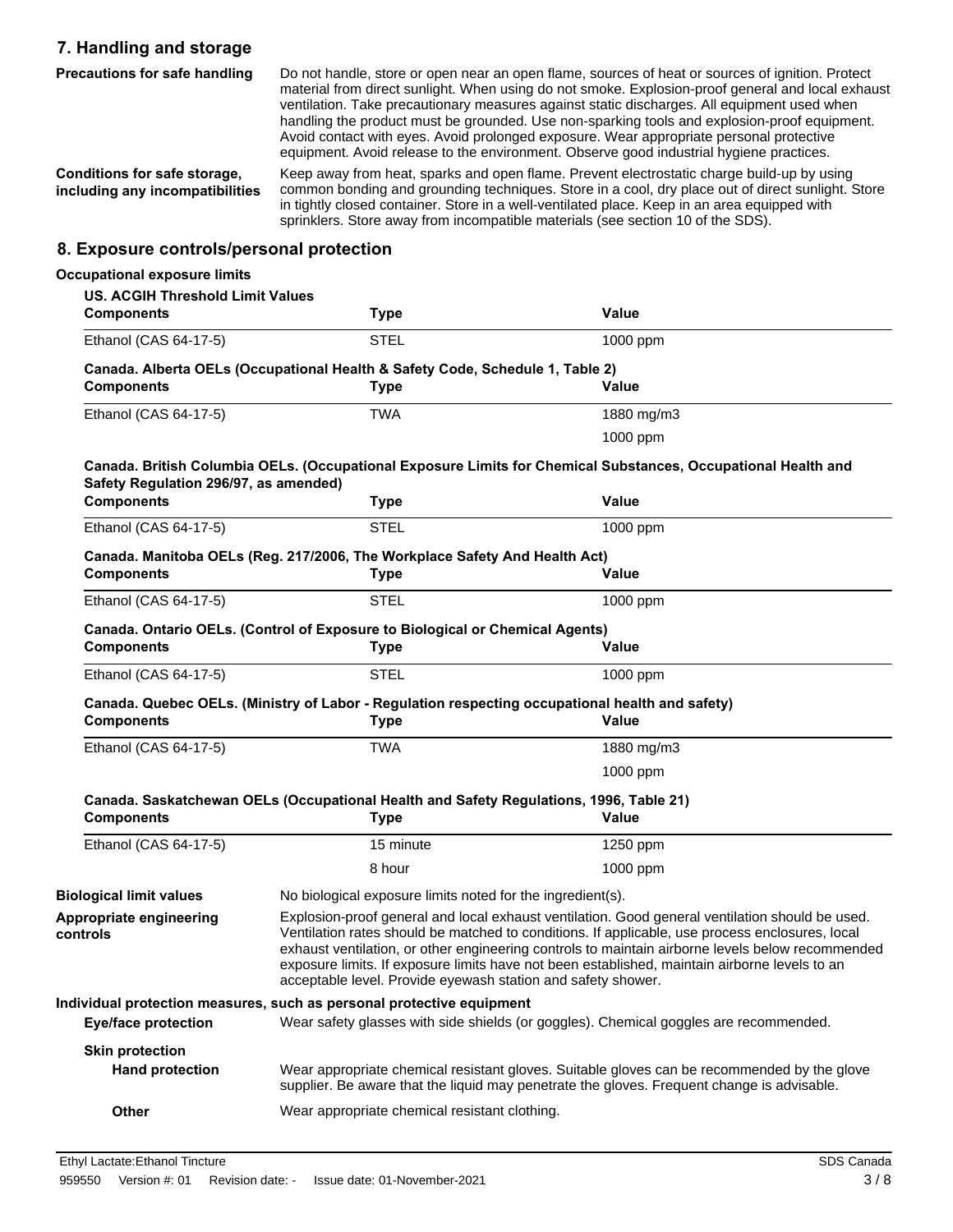| <b>Respiratory protection</b>     | If engineering controls do not maintain airborne concentrations below recommended exposure<br>limits (where applicable) or to an acceptable level (in countries where exposure limits have not<br>been established), an approved respirator must be worn. |  |
|-----------------------------------|-----------------------------------------------------------------------------------------------------------------------------------------------------------------------------------------------------------------------------------------------------------|--|
| <b>Thermal hazards</b>            | Wear appropriate thermal protective clothing, when necessary.                                                                                                                                                                                             |  |
| General hygiene<br>considerations | When using do not smoke. Always observe good personal hygiene measures, such as washing<br>after handling the material and before eating, drinking, and/or smoking. Routinely wash work<br>clothing and protective equipment to remove contaminants.      |  |

## **9. Physical and chemical properties**

| Appearance                                        |                                                                                                                                                   |
|---------------------------------------------------|---------------------------------------------------------------------------------------------------------------------------------------------------|
| <b>Physical state</b>                             | Liquid.                                                                                                                                           |
| Form                                              | Liquid.                                                                                                                                           |
| Colour                                            | Colourless.                                                                                                                                       |
| Odour                                             | Alcoholic.                                                                                                                                        |
| <b>Odour threshold</b>                            | Not available.                                                                                                                                    |
| рH                                                | Not available.                                                                                                                                    |
| Melting point/freezing point                      | -100 °C (-148 °F) estimated                                                                                                                       |
| Initial boiling point and boiling<br>range        | 78.3 - 100 °C (172.94 - 212 °F) estimated                                                                                                         |
| <b>Flash point</b>                                | 16 °C (60.8 °F) Closed cup                                                                                                                        |
| <b>Evaporation rate</b>                           | Not available.                                                                                                                                    |
| Flammability (solid, gas)                         | Not applicable.                                                                                                                                   |
| Upper/lower flammability or explosive limits      |                                                                                                                                                   |
| Explosive limit - lower (%)                       | 3.3 % (for Ethanol)                                                                                                                               |
| <b>Explosive limit - upper</b><br>(%)             | 19 % (for Ethanol)                                                                                                                                |
| Vapour pressure                                   | 44 mmHg (for Ethanol) (20 °C (68 °F))                                                                                                             |
| Vapour density                                    | Not available.                                                                                                                                    |
| <b>Relative density</b>                           | $0.85 - 0.865$                                                                                                                                    |
| <b>Relative density temperature</b>               | 20 °C (68 °F)                                                                                                                                     |
| Solubility(ies)                                   |                                                                                                                                                   |
| Solubility (water)                                | Complete                                                                                                                                          |
| <b>Partition coefficient</b><br>(n-octanol/water) | 0.032 estimated                                                                                                                                   |
| <b>Auto-ignition temperature</b>                  | 370 °C (698 °F) estimated                                                                                                                         |
| <b>Decomposition temperature</b>                  | Not available.                                                                                                                                    |
| <b>Viscosity</b>                                  | Not available.                                                                                                                                    |
| <b>Other information</b>                          |                                                                                                                                                   |
| <b>Dynamic viscosity</b>                          | 1.35 cP (20 $°C$ (68 °F))                                                                                                                         |
| <b>Explosive properties</b>                       | Not explosive.                                                                                                                                    |
| <b>Oxidising properties</b>                       | Not oxidising.                                                                                                                                    |
| <b>Percent volatile</b>                           | 100 %                                                                                                                                             |
| 10. Stability and reactivity                      |                                                                                                                                                   |
| <b>Reactivity</b>                                 | The product is stable and non-reactive under normal conditions of use, storage and transport.                                                     |
| <b>Chemical stability</b>                         | Material is stable under normal conditions.                                                                                                       |
| <b>Possibility of hazardous</b><br>reactions      | No dangerous reaction known under conditions of normal use.                                                                                       |
| <b>Conditions to avoid</b>                        | Avoid heat, sparks, open flames and other ignition sources. Avoid temperatures exceeding the<br>flash point. Contact with incompatible materials. |
| Incompatible materials                            | Strong oxidising agents.                                                                                                                          |
| <b>Hazardous decomposition</b><br>products        | No hazardous decomposition products are known.                                                                                                    |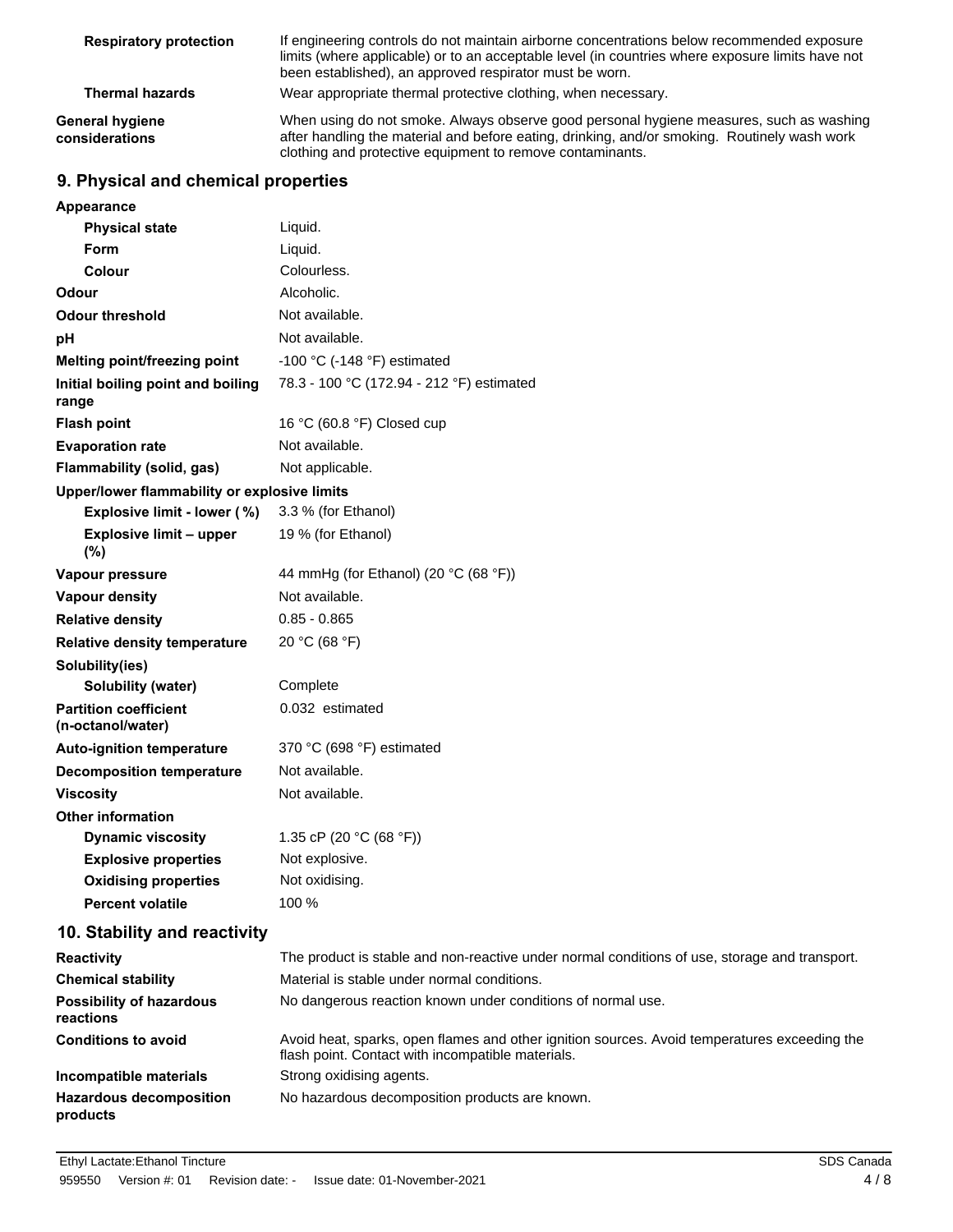#### **11. Toxicological information**

#### **Information on likely routes of exposure**

| <b>Inhalation</b>                                                                  | Prolonged inhalation may be harmful.                                                                                         |
|------------------------------------------------------------------------------------|------------------------------------------------------------------------------------------------------------------------------|
| <b>Skin contact</b>                                                                | Frequent or prolonged contact may defat and dry the skin, leading to discomfort and dermatitis.                              |
| Eye contact                                                                        | Causes serious eye irritation.                                                                                               |
| Ingestion                                                                          | Expected to be a low ingestion hazard.                                                                                       |
| Symptoms related to the<br>physical, chemical and<br>toxicological characteristics | Headache. Severe eye irritation. Symptoms may include stinging, tearing, redness, swelling, and<br>blurred vision. Coughing. |

#### **Information on toxicological effects**

| <b>Acute toxicity</b>                                                | Not known.                                                                                                          |                                                                              |
|----------------------------------------------------------------------|---------------------------------------------------------------------------------------------------------------------|------------------------------------------------------------------------------|
| <b>Components</b>                                                    | <b>Species</b>                                                                                                      | <b>Test Results</b>                                                          |
| Ethanol (CAS 64-17-5)<br><b>Acute</b><br><b>Inhalation</b><br>Vapour |                                                                                                                     |                                                                              |
| <b>LC50</b>                                                          | Rat                                                                                                                 | 117 - 125 mg/l, 4 Hours                                                      |
| Oral<br>LD50                                                         | Rat                                                                                                                 | 10470 mg/kg                                                                  |
| <b>Skin corrosion/irritation</b>                                     | Prolonged skin contact may cause temporary irritation.                                                              |                                                                              |
| Serious eye damage/eye<br>irritation                                 | Causes serious eye irritation.                                                                                      |                                                                              |
| Respiratory or skin sensitisation                                    |                                                                                                                     |                                                                              |
| <b>Respiratory sensitisation</b>                                     | Not a respiratory sensitiser.                                                                                       |                                                                              |
| <b>Skin sensitisation</b>                                            | This product is not expected to cause skin sensitisation.                                                           |                                                                              |
| Germ cell mutagenicity                                               | No data available to indicate product or any components present at greater than 0.1% are<br>mutagenic or genotoxic. |                                                                              |
| Carcinogenicity                                                      |                                                                                                                     |                                                                              |
| <b>ACGIH Carcinogens</b>                                             |                                                                                                                     |                                                                              |
| Ethanol (CAS 64-17-5)                                                |                                                                                                                     | A3 Confirmed animal carcinogen with unknown relevance to<br>humans.          |
| Canada - Manitoba OELs: carcinogenicity                              |                                                                                                                     |                                                                              |
| Ethanol (CAS 64-17-5)                                                |                                                                                                                     | Confirmed animal carcinogen with unknown relevance to humans.                |
| <b>Reproductive toxicity</b>                                         |                                                                                                                     | This product is not expected to cause reproductive or developmental effects. |
| Specific target organ toxicity -<br>single exposure                  | Not classified.                                                                                                     |                                                                              |
| Specific target organ toxicity -<br>repeated exposure                | Not classified.                                                                                                     |                                                                              |
| <b>Aspiration hazard</b>                                             | Not an aspiration hazard.                                                                                           |                                                                              |
| <b>Chronic effects</b>                                               | Prolonged inhalation may be harmful.                                                                                |                                                                              |

### **12. Ecological information**

**Ecotoxicity**

The product is not classified as environmentally hazardous. However, this does not exclude the possibility that large or frequent spills can have a harmful or damaging effect on the environment.

| <b>Components</b>     |                  | <b>Species</b>     | <b>Test Results</b> |  |
|-----------------------|------------------|--------------------|---------------------|--|
| Ethanol (CAS 64-17-5) |                  |                    |                     |  |
| <b>Aquatic</b>        |                  |                    |                     |  |
| Acute                 |                  |                    |                     |  |
| Algae                 | EC <sub>10</sub> | Freshwater algae   | 11.5 mg/l, 72 hours |  |
|                       | EC50             | Freshwater algae   | 275 mg/l, 72 hours  |  |
|                       |                  | Marine water algae | 1900 mg/l           |  |
|                       |                  |                    |                     |  |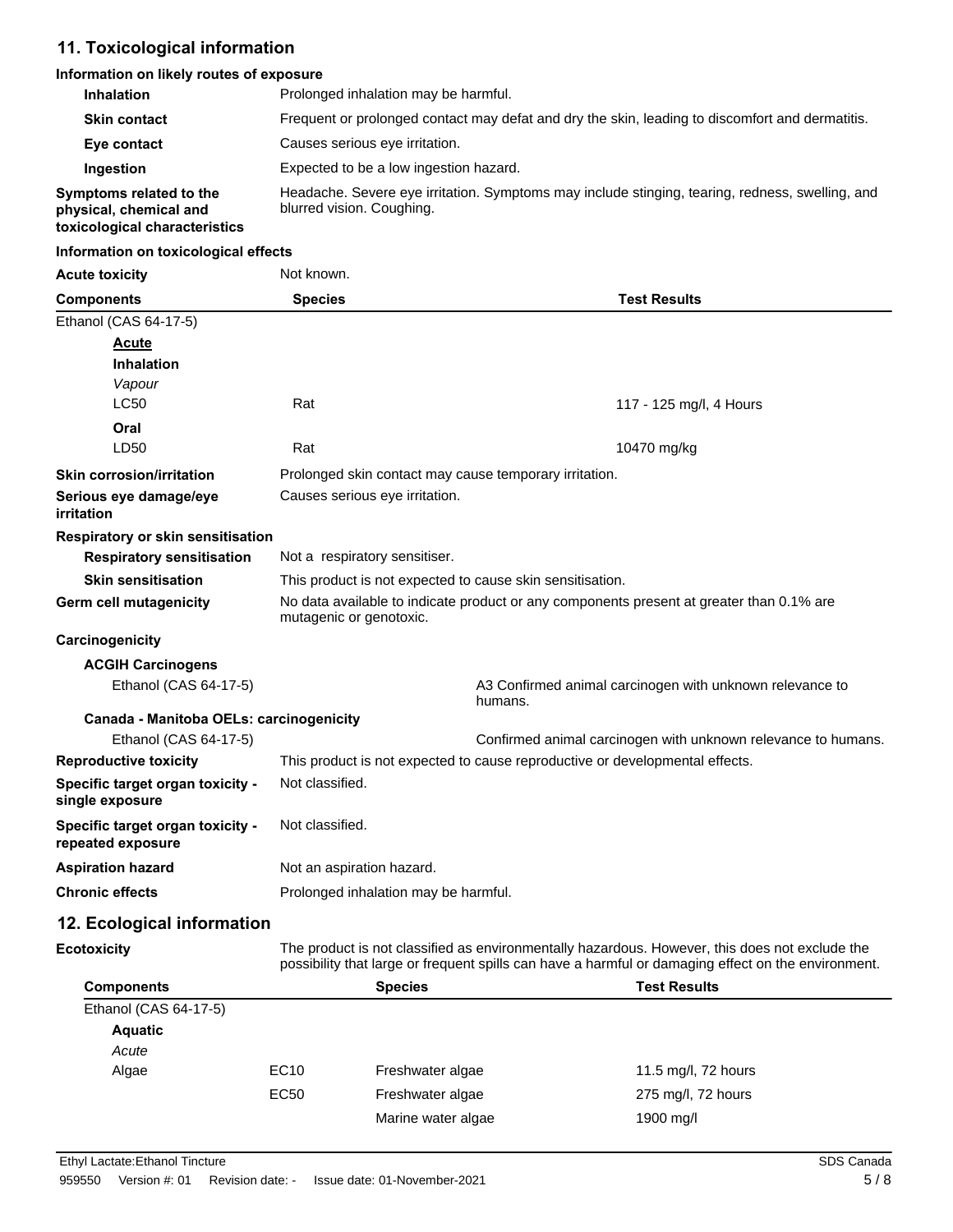| <b>Components</b>                                                                    |             | <b>Species</b>                                                                                                                                                                                                                                                                                                                                    | <b>Test Results</b>                                                                                                                                                                                 |
|--------------------------------------------------------------------------------------|-------------|---------------------------------------------------------------------------------------------------------------------------------------------------------------------------------------------------------------------------------------------------------------------------------------------------------------------------------------------------|-----------------------------------------------------------------------------------------------------------------------------------------------------------------------------------------------------|
| Fish                                                                                 | LC50        | Freshwater fish                                                                                                                                                                                                                                                                                                                                   | 11200 mg/l, 24 hours                                                                                                                                                                                |
| Invertebrate                                                                         | <b>EC50</b> | Freshwater invertebrate                                                                                                                                                                                                                                                                                                                           | 5012 mg/l, 48 hours                                                                                                                                                                                 |
|                                                                                      |             | Marine water invertebrate                                                                                                                                                                                                                                                                                                                         | 857 mg/l, 48 hours                                                                                                                                                                                  |
| Other                                                                                | <b>EC50</b> | Lemna minor                                                                                                                                                                                                                                                                                                                                       | 4432 mg/l, 7 days                                                                                                                                                                                   |
| Chronic                                                                              |             |                                                                                                                                                                                                                                                                                                                                                   |                                                                                                                                                                                                     |
| Algae                                                                                | <b>NOEC</b> | Marine water algae                                                                                                                                                                                                                                                                                                                                | 1580 mg/l                                                                                                                                                                                           |
| Fish                                                                                 | <b>NOEC</b> | Freshwater fish                                                                                                                                                                                                                                                                                                                                   | 250 mg/l                                                                                                                                                                                            |
| Invertebrate                                                                         | <b>NOEC</b> | Freshwater invertebrate                                                                                                                                                                                                                                                                                                                           | 9.6 mg/l, 10 days                                                                                                                                                                                   |
|                                                                                      |             | Marine water invertebrate                                                                                                                                                                                                                                                                                                                         | 79 mg/l, 96 hours                                                                                                                                                                                   |
| Other                                                                                | <b>NOEC</b> | Lemna minor                                                                                                                                                                                                                                                                                                                                       | 280 mg/l, 7 days                                                                                                                                                                                    |
| Other                                                                                |             |                                                                                                                                                                                                                                                                                                                                                   |                                                                                                                                                                                                     |
| Acute                                                                                |             |                                                                                                                                                                                                                                                                                                                                                   |                                                                                                                                                                                                     |
| Micro-organisms                                                                      | <b>LC50</b> | Micro-organisms                                                                                                                                                                                                                                                                                                                                   | 5800 mg/l, 4 hours                                                                                                                                                                                  |
| <b>Terrestrial</b>                                                                   |             |                                                                                                                                                                                                                                                                                                                                                   |                                                                                                                                                                                                     |
| Acute                                                                                |             |                                                                                                                                                                                                                                                                                                                                                   |                                                                                                                                                                                                     |
| Plant                                                                                | <b>EC50</b> | <b>Terrestrial plant</b>                                                                                                                                                                                                                                                                                                                          | 633 mg/kg dw                                                                                                                                                                                        |
| Persistence and degradability                                                        |             | The product is expected to be biodegradable.                                                                                                                                                                                                                                                                                                      |                                                                                                                                                                                                     |
| <b>Bioaccumulative potential</b>                                                     |             | The product is not expected to bioaccumulate.                                                                                                                                                                                                                                                                                                     |                                                                                                                                                                                                     |
| Partition coefficient n-octanol / water (log Kow)<br>Ethyl Lactate: Ethanol Tincture |             | 0.032 Estimated                                                                                                                                                                                                                                                                                                                                   |                                                                                                                                                                                                     |
| <b>Mobility in soil</b>                                                              |             | Expected to be mobile in soil.                                                                                                                                                                                                                                                                                                                    |                                                                                                                                                                                                     |
| Other adverse effects                                                                | potential.  | The product contains volatile organic compounds which have a photochemical ozone creation                                                                                                                                                                                                                                                         |                                                                                                                                                                                                     |
| 13. Disposal considerations                                                          |             |                                                                                                                                                                                                                                                                                                                                                   |                                                                                                                                                                                                     |
| <b>Disposal instructions</b>                                                         |             | Collect and reclaim or dispose in sealed containers at licensed waste disposal site. Do not allow<br>this material to drain into sewers/water supplies. Do not contaminate ponds, waterways or ditches<br>with chemical or used container. Dispose of contents/container in accordance with<br>local/regional/national/international regulations. |                                                                                                                                                                                                     |
| <b>Local disposal regulations</b>                                                    |             | Dispose in accordance with all applicable regulations.                                                                                                                                                                                                                                                                                            |                                                                                                                                                                                                     |
| <b>Hazardous waste code</b>                                                          |             | The waste code should be assigned in discussion between the user, the producer and the waste<br>disposal company.                                                                                                                                                                                                                                 |                                                                                                                                                                                                     |
| Waste from residues / unused<br>products                                             |             | Dispose of in accordance with local regulations. Empty containers or liners may retain some<br>product residues. This material and its container must be disposed of in a safe manner (see:<br>Disposal instructions).                                                                                                                            |                                                                                                                                                                                                     |
| <b>Contaminated packaging</b>                                                        | disposal.   |                                                                                                                                                                                                                                                                                                                                                   | Since emptied containers may retain product residue, follow label warnings even after container is<br>emptied. Empty containers should be taken to an approved waste handling site for recycling or |
| 14. Transport information                                                            |             |                                                                                                                                                                                                                                                                                                                                                   |                                                                                                                                                                                                     |

| 14. Transport informatio |  |
|--------------------------|--|
|--------------------------|--|

| <b>TDG</b>                   |                                                                                                      |
|------------------------------|------------------------------------------------------------------------------------------------------|
| UN number                    | <b>UN1987</b>                                                                                        |
| UN proper shipping name      | ALCOHOLS, N.O.S. (Ethanol)                                                                           |
| Transport hazard class(es)   |                                                                                                      |
| <b>Class</b>                 | 3                                                                                                    |
| <b>Subsidiary risk</b>       | ۰                                                                                                    |
| Packing group                | $\mathsf{II}$                                                                                        |
| <b>Environmental hazards</b> | No.                                                                                                  |
|                              | Special precautions for user Read safety instructions, SDS and emergency procedures before handling. |
| <b>IATA</b>                  |                                                                                                      |
| <b>UN number</b>             | <b>UN1987</b>                                                                                        |
| UN proper shipping name      | Alcohols, n.o.s. (Ethanol)                                                                           |
| Transport hazard class(es)   |                                                                                                      |
| <b>Class</b>                 | 3                                                                                                    |
| <b>Subsidiary risk</b>       |                                                                                                      |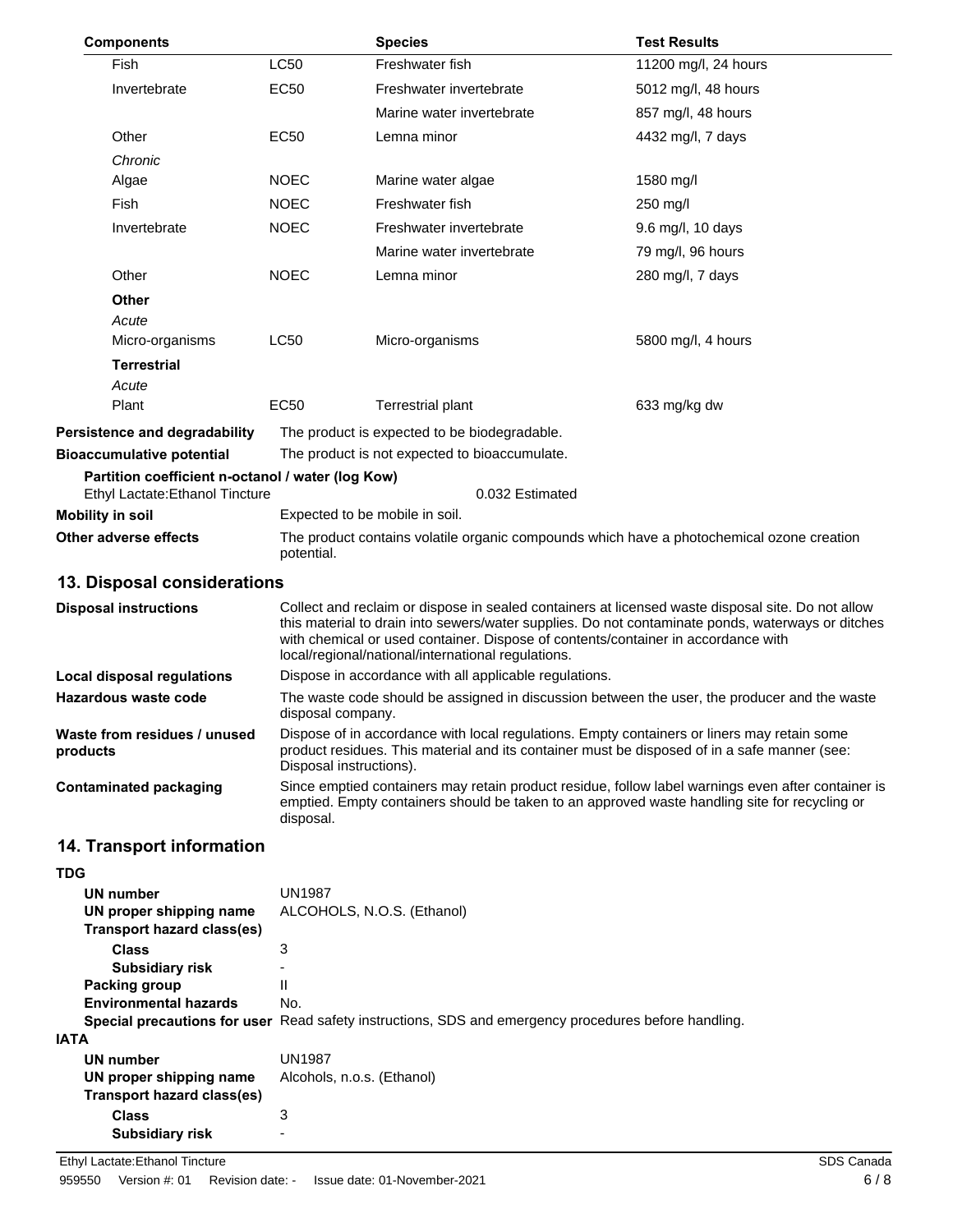| $\mathbf{H}$<br>No.<br>3L                                                                                                                           |
|-----------------------------------------------------------------------------------------------------------------------------------------------------|
| Special precautions for user Read safety instructions, SDS and emergency procedures before handling.                                                |
| <b>UN1987</b>                                                                                                                                       |
|                                                                                                                                                     |
| ALCOHOLS, N.O.S. (Ethanol)                                                                                                                          |
| 3                                                                                                                                                   |
|                                                                                                                                                     |
| $\mathbf{H}$                                                                                                                                        |
|                                                                                                                                                     |
| No.                                                                                                                                                 |
| F-E, S-D                                                                                                                                            |
| Special precautions for user Read safety instructions, SDS and emergency procedures before handling.<br>Not applicable.                             |
|                                                                                                                                                     |
| 15. Regulatory information                                                                                                                          |
| This product has been classified in accordance with the hazard criteria of the HPR and the SDS<br>contains all the information required by the HPR. |
| <b>Controlled Drugs and Substances Act</b>                                                                                                          |
|                                                                                                                                                     |
| Export Control List (CEPA 1999, Schedule 3)                                                                                                         |
|                                                                                                                                                     |
|                                                                                                                                                     |
|                                                                                                                                                     |
| <b>Precursor Control Regulations</b>                                                                                                                |
|                                                                                                                                                     |
|                                                                                                                                                     |

**International regulations**

**Stockholm Convention**

Not applicable.

**Rotterdam Convention**

Not applicable.

**Kyoto Protocol**

Not applicable.

**Montreal Protocol**

Not applicable.

**Basel Convention**

Not applicable.

#### **International Inventories**

| Country(s) or region | <b>Inventory name</b>                                                       | On inventory (yes/no)* |
|----------------------|-----------------------------------------------------------------------------|------------------------|
| Australia            | Australian Inventory of Industrial Chemicals (AICIS)                        | Yes                    |
| Canada               | Domestic Substances List (DSL)                                              | Yes                    |
| Canada               | Non-Domestic Substances List (NDSL)                                         | <b>No</b>              |
| China                | Inventory of Existing Chemical Substances in China (IECSC)                  | Yes                    |
| Europe               | European Inventory of Existing Commercial Chemical<br>Substances (EINECS)   | Yes                    |
| Europe               | European List of Notified Chemical Substances (ELINCS)                      | <b>No</b>              |
| Japan                | Inventory of Existing and New Chemical Substances (ENCS)                    | Yes                    |
| Korea                | Existing Chemicals List (ECL)                                               | Yes                    |
| New Zealand          | New Zealand Inventory                                                       | Yes                    |
| <b>Philippines</b>   | <b>Philippine Inventory of Chemicals and Chemical Substances</b><br>(PICCS) | Yes                    |